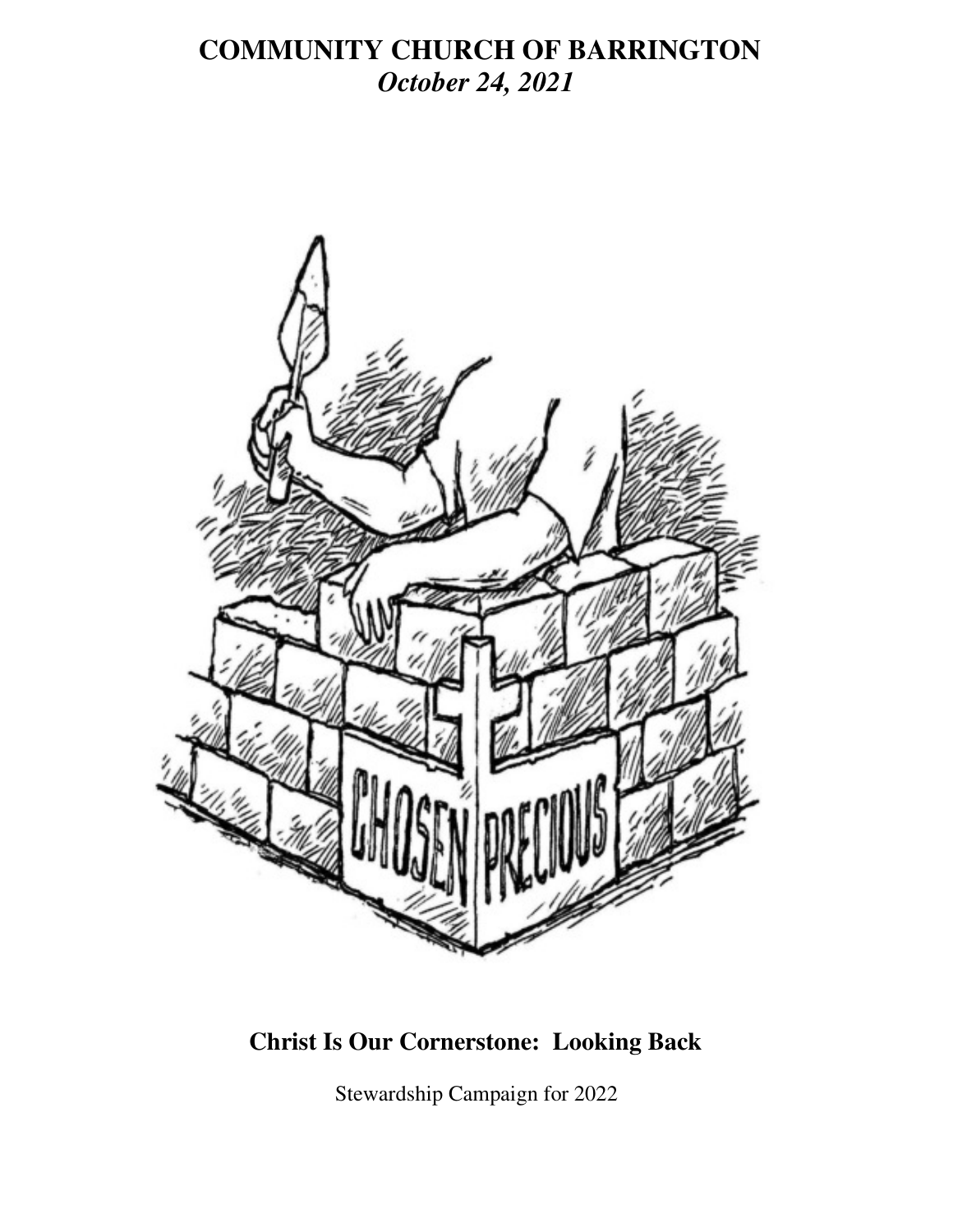### **ORDER OF SERVICE October 24, 2021**

# **PRELUDE** *Savior, Like a Shepherd Lead Us (Larry Shackley) Natalia Revinski The Longer I Serve Him (Fred Bock) We Have Come Into His House (Fred Bock)*

# **WELCOME and ANNOUNCEMENTS**

### **CALL to WORSHIP** CALL **CALL CALL CALL CALL CALL CALL CALL CALL CALL CALL CALL CALL**

One: Friends, we gather together this morning to proclaim the ways in which God has worked in our midst in the past. **Many: We have been blessed by God!**

- One: We gather together to give thanks for the ways in which God is working in our midst today.
- **Many: We are being blessed by God!**
- One: We gather together to open our eyes to the ways God promises to work in our midst in the future.
- **Many: We will continue to be blessed by God!**
- One: Dear ones, God has given us so much and is very much alive, at work, and still speaking among us. We are called to give back.
- **Many: We are called to be good stewards; good stewards of our time, of our resources, and of our money.**
- One: Let us give thanks to our God of blessings and affirm our commitment to the ministry into which God is calling us.

**Many: Let us give thanks to God! Let us proclaim our faith in God! Let us worship God!**

# **\*HYMN The Solid Rock #517**

# **SCRIPTURE:** Psalm 126 Carol Marsh **Carol Marsh Carol Marsh**

When the LORD changed Zion's circumstances for the better, it was like we had been dreaming. **<sup>2</sup>**Our mouths were suddenly filled with laughter; our tongues were filled with joyful shouts. It was even said, at that time, among the nations, "The LORD has done great things for them!" **<sup>3</sup>**Yes, the LORD has done great things for us,and we are overjoyed.**<sup>4</sup>**LORD, change our circumstances for the better, like dry streams in the desert waste! **<sup>5</sup>**Let those who plant with tears reap the harvest with joyful shouts.**<sup>6</sup>**Let those who go out, crying and carrying their seed, come home with joyful shouts, carrying bales of grain!

# **Mark 10:46-52**

**<sup>46</sup>**Jesus and his followers came into Jericho. As Jesus was leaving Jericho, together with his disciples and a sizable crowd, a blind beggar named Bartimaeus, Timaeus' son, was sitting beside the road. **<sup>47</sup>**When he heard that Jesus of Nazareth was there, he began to shout, "Jesus, Son of David, show me mercy!" **<sup>48</sup>**Many scolded him, telling him to be quiet, but he shouted even louder, "Son of David, show me mercy!"**<sup>49</sup>**Jesus stopped and said, "Call him forward." They called the blind man, "Be encouraged! Get up! He's calling you." **<sup>50</sup>**Throwing his coat to the side, he jumped up and came to Jesus. **<sup>51</sup>**Jesus asked him, "What do you want me to do for you?" The blind man said, "Teacher, I want to see." **<sup>52</sup>**Jesus said, "Go, your faith has healed you." At once he was able to see, and he began to follow Jesus on the way.

|  | <b>Many Voices:</b> | Thanks be to God.                       |
|--|---------------------|-----------------------------------------|
|  | One Voice:          | The word of God, for the people of God. |

**\*GLORIA PATRI** *Please stand as we sing* **#806** *Glory to the Father, glory to the Son, glory to the Holy Spirit, Three in One; as it was in the beginning, is now, and shall be, world without end. Amen.*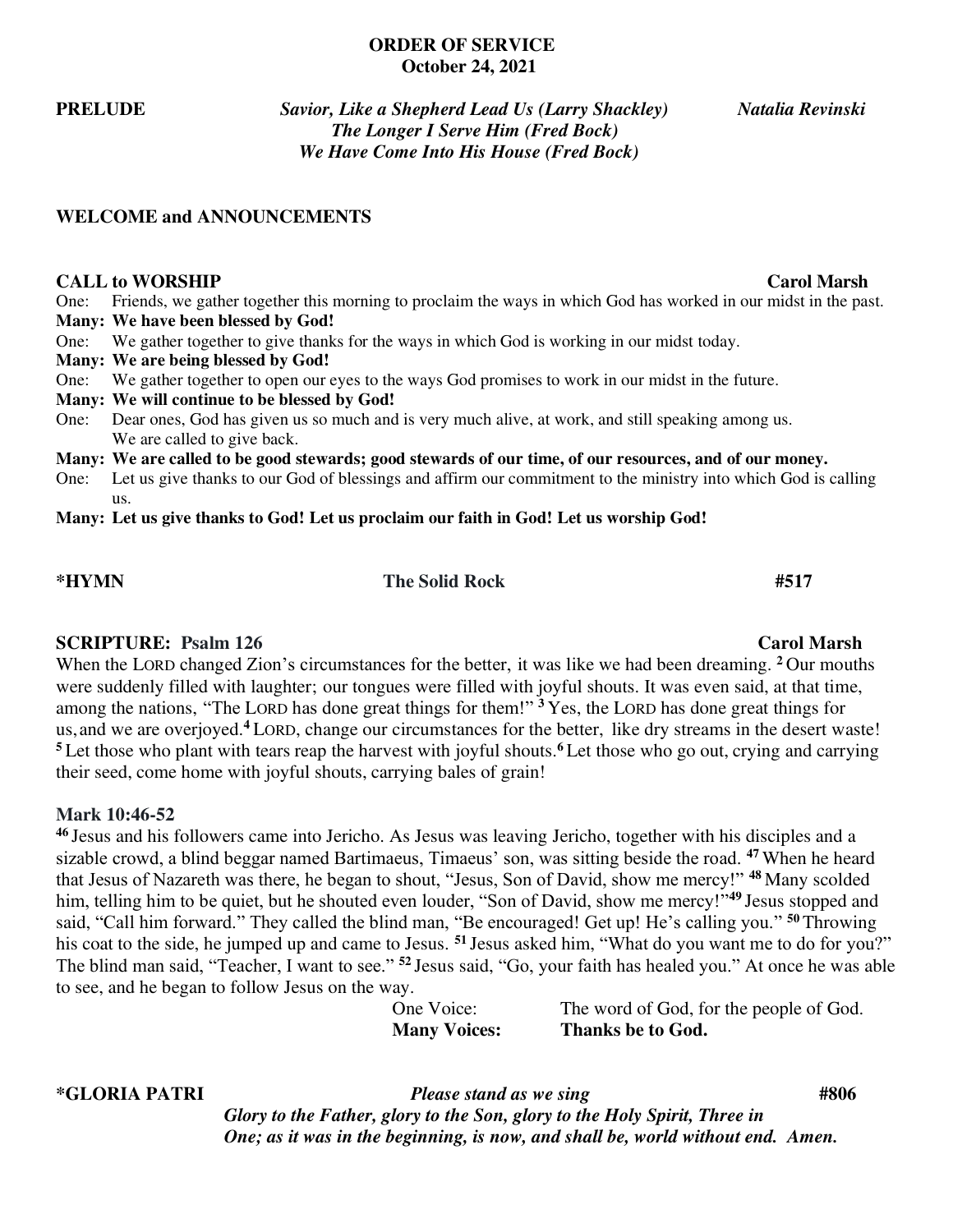**Ted Newman** 

# **OFFERING OF GIFTS Musical Offering** *Be Still and Know Arr. Fred Bock*

**DOXOLOGY****#808**

 *Praise God from who all blessings flow; praise Him, all creatures here below; Praise Him above, ye heavenly host; praise Father, Son, and Holy Ghost. Amen.* 

## **PRAYER OF DEDICATION**

**CALL to PRAYER Lord Listen to Your Children Praying #629** 

 Lord, listen to Your children praying. Lord, send Your spirit in this place. Lord, listen to Your children praying, send us love, send us power, send us grace.

**JOYS and CONCERNS of the CHURCH**  One Voice: Gracious God **Many Voices: Hear our Prayer** 

# **PASTORAL PRAYER**

### **THE LORD'S PRAYER**

**Our Father, Who art in heaven, hallowed be Thy name; Thy kingdom come; Thy will be done on earth as it is in heaven. Give us this day our daily bread, and forgive us our debts as we forgive our debtors. Lead us not into temptation, but deliver us from evil, for Thine is the kingdom and the power and the glory forever. Amen.** 

| <b>ANTHEM</b>                                    | <b>Give Thanks</b> | <b>Arr. Mark Hayes</b>                           |
|--------------------------------------------------|--------------------|--------------------------------------------------|
| Father, we wanna thank You                       |                    | And now let the weak say, "I am strong"          |
| For givin' us and gifted Your Son, Jesus         |                    | Let the poor say, "I am rich"                    |
| And in return we wanna give You all that we have |                    | Because of what the Lord has done for us         |
| Our hearts, our lives and our thanks             |                    | Give thanks                                      |
| Give thanks with a grateful heart                |                    | We give thanks (give thanks)                     |
| Give thanks to the Holy One                      |                    | We give thanks                                   |
| Give thanks because He's given                   |                    | Lord God, we thank You                           |
| Jesus Christ, His Son                            |                    | Thank You from the bottom of our hearts          |
| Give thanks with a grateful heart                |                    | For giving Jesus to us                           |
| Give thanks to the Holy One                      |                    | And we can say for a weak, "I am strong"         |
| Give thanks because He's given                   |                    | Because You promised                             |
| Jesus Christ, His Son                            |                    | Your strength will be perfect in our weakness    |
| And now let the weak say, "I am strong"          |                    | And for every financial need we have             |
| Let the poor say, "I am rich"                    |                    | We can sing, "I am rich"                         |
| Because of what the Lord has done for us         |                    | Because You promised to provide all of our needs |